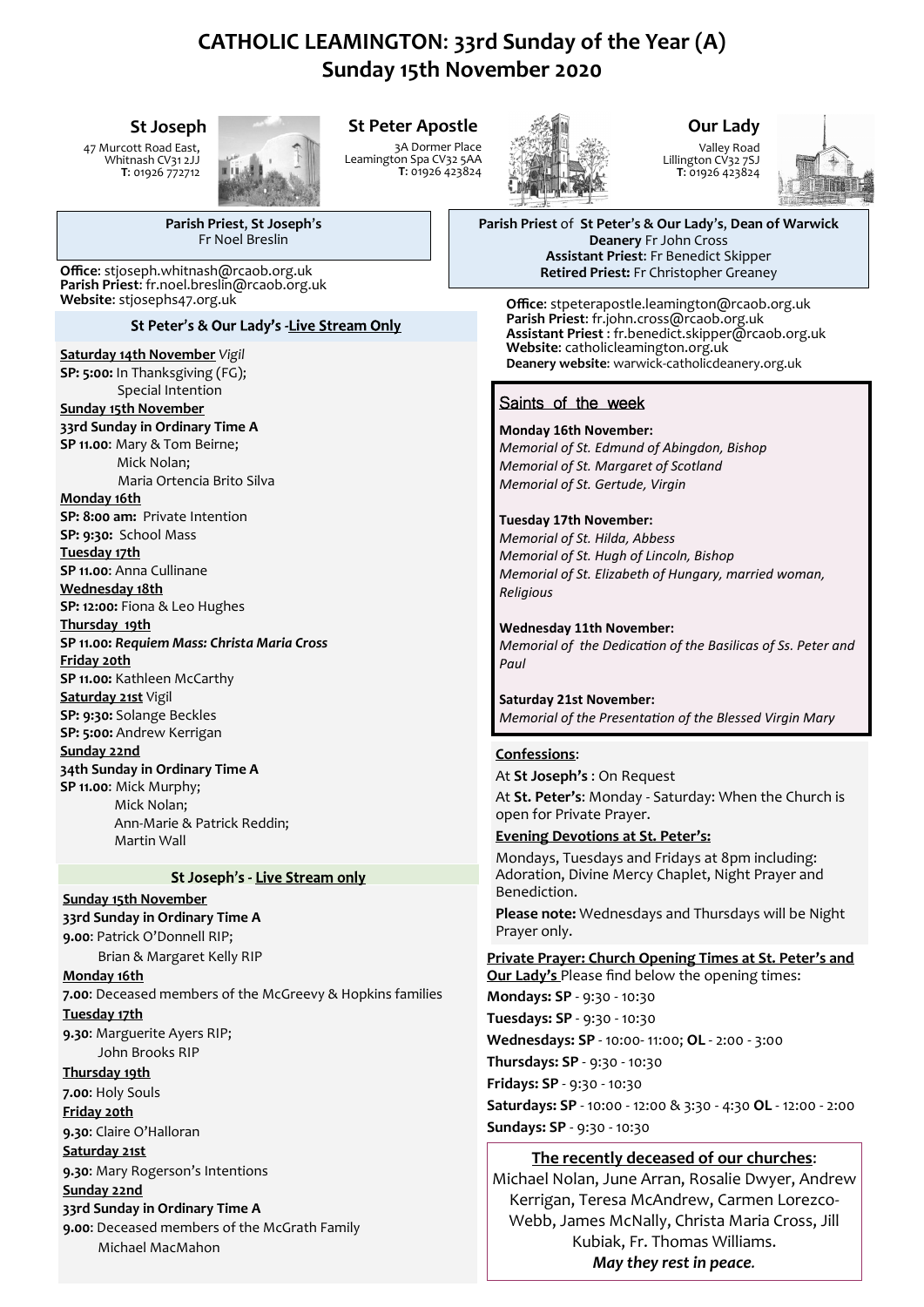#### *Items for the newsletter should be sent by 1 pm Wednesday to stpeterapostle.leamington@rcaob.org.uk Or St Joseph's stjoseph.whitnash@rcaob.org.uk*

**Our prayers for the Sick :** Portia Brightburn, Cyril Sheard, Dermot Hurley, Giovanni Allurlino, Edward Behan, Pam Brambles, Mary Craig, Mario Fasi, Edna Hale, Eileen Hiorns, Jo Holleron, Estelle Holmes, John Ireson, Mist Johnson, David Kendall, Mgr Christopher Lightbound, Antonina La Spisa, Nathaniel Manning, Kate Miles, Paula Newton, Jim Olexa, Fr Malcolm Prince, Ann Reilly, Marie-Clare Banner, Patricia Robinson, Peggy Rowlands, Marjorie Smedley, Luke Sweeney, Terena Tam, Terry Tam, George Wall, Elizabeth Weston, Peter Wright & all those at home, or in the nursing homes & hospitals of the parish.

**Lord Jesus**, **watch over all who suffer and are in pain**. **Bless all those who care for them**.

| St Peter's & Our Lady's                                                                                                                                                                                                                                                                                                                                                                                                                                                                                                                                                                                                                                                                                                                                                                                                                                                                                                                                                                                                                                                                                                                                                                                                                                                                                                                                                                                                                                                                                                                                                                                                                                                                                                                                                                                                                                                                                                                                                                                                                                   | St Joseph's                                                                                                                                                                                                                                                                                                                                                                                                                                                                                                                                                                                                                                                                                                                                                                                                                                                                                                                                                                                                                                                                                                                                                                                                                                                                                                                                                                                                                                                                                                                                                                                                                                                                                                                                                                                                                                                                                     |
|-----------------------------------------------------------------------------------------------------------------------------------------------------------------------------------------------------------------------------------------------------------------------------------------------------------------------------------------------------------------------------------------------------------------------------------------------------------------------------------------------------------------------------------------------------------------------------------------------------------------------------------------------------------------------------------------------------------------------------------------------------------------------------------------------------------------------------------------------------------------------------------------------------------------------------------------------------------------------------------------------------------------------------------------------------------------------------------------------------------------------------------------------------------------------------------------------------------------------------------------------------------------------------------------------------------------------------------------------------------------------------------------------------------------------------------------------------------------------------------------------------------------------------------------------------------------------------------------------------------------------------------------------------------------------------------------------------------------------------------------------------------------------------------------------------------------------------------------------------------------------------------------------------------------------------------------------------------------------------------------------------------------------------------------------------------|-------------------------------------------------------------------------------------------------------------------------------------------------------------------------------------------------------------------------------------------------------------------------------------------------------------------------------------------------------------------------------------------------------------------------------------------------------------------------------------------------------------------------------------------------------------------------------------------------------------------------------------------------------------------------------------------------------------------------------------------------------------------------------------------------------------------------------------------------------------------------------------------------------------------------------------------------------------------------------------------------------------------------------------------------------------------------------------------------------------------------------------------------------------------------------------------------------------------------------------------------------------------------------------------------------------------------------------------------------------------------------------------------------------------------------------------------------------------------------------------------------------------------------------------------------------------------------------------------------------------------------------------------------------------------------------------------------------------------------------------------------------------------------------------------------------------------------------------------------------------------------------------------|
| Seven-day candles:<br>The Main Altar candle burns for The Pastimes Group<br>The Main Altar candle burns for All Holy Souls                                                                                                                                                                                                                                                                                                                                                                                                                                                                                                                                                                                                                                                                                                                                                                                                                                                                                                                                                                                                                                                                                                                                                                                                                                                                                                                                                                                                                                                                                                                                                                                                                                                                                                                                                                                                                                                                                                                                | Church Closing: The Church is now closed due to the new<br>Government Restrictions regarding the Coronavirus<br>Pandemic. However, it will be open for private prayer at<br>the following times:                                                                                                                                                                                                                                                                                                                                                                                                                                                                                                                                                                                                                                                                                                                                                                                                                                                                                                                                                                                                                                                                                                                                                                                                                                                                                                                                                                                                                                                                                                                                                                                                                                                                                                |
| Dear Parishioners,<br>I hope that you are not finding this second<br>Lockdown and the absence of public Liturgy too demoralising.<br>It is a sadness that we do not have public Mass. However,<br>please take consolation in the fact that Holy Mass continues to<br>be Celebrated each day and that you are being remembered<br>by your Priests at the Altar.<br>Our Churches are still open for private Prayer. Between Our<br>Lady's and St Peter's one of the Churches is open each day. For<br>these times please check the Newsletter each week. Whenever<br>the Churches are open the Blessed Sacrament is exposed for<br>Adoration and a Priest is available for Confession.<br>If you are online, there is a lot happening on the live-stream.<br>Mass is streamed each day. Whilst it is not the same as being<br>physically present, you are still able to join yourself to the<br>Celebration of Holy Mass through the live-stream.<br>Live-streaming is a wonderful thing to have in these times. You<br>may also find it helpful to use an act of Spiritual Communion at<br>the point of the Priest's reception of the Eucharist. I have<br>included one such act below.<br>As well as Holy Mass, on weeknights, we also have<br>live-streamed Prayer at 8pm. On Mondays, Tuesdays and<br>Fridays this is usually Eucharistic Adoration, the Divine Mercy<br>Chaplet and Night Prayer with Benediction. On Wednesdays<br>and Thursdays things are simpler with just Night Prayer. It<br>would be wonderful to spend these times of prayer with you.<br>With my best wishes to you all,<br>Fr. Benedict<br>An Act of Spiritual Communion<br>My Jesus,<br>I believe that You are present in the Most Holy Sacrament.<br>I love You above all things,<br>and I desire to receive You into my soul.<br>Since I cannot at this moment receive You sacramentally,<br>come at least spiritually into my heart.<br>I embrace You as if You were already there<br>and unite myself wholly to You.<br>Never permit me to be separated from You. Amen. | Saturday 14th November 10am - 11am<br>Sunday 15th November 11am - 12pm<br>Then from Monday 16th November 10am - 11am daily and<br>11am - 12pm on Sundays.<br>Confessions will be heard on request. For the time being<br>there will only be one Mass in Sundays at 9am.<br>Social distancing and strict cleaning regimes will be in<br>place.<br>We are very grateful to our Stewards and Cleaners as<br>without their help we would be unable to open the<br>Church to the Public at any times.<br>November - Month of the Holy Souls: Mass envelopes are<br>available at the back of the Church for you to put the<br>names of your deceased friends and relatives in, together<br>with a donation, please place the envelopes in the box<br>provided. Holy Mass will then be offered for them during<br>the month of November.<br>Annual Mass for the Deceased of our Parish: This will be<br>Celebrated on Thursday 26th November at 7pm.<br>The names of those whose funerals have taken place at<br>St. Joseph's during the past 12<br>This week<br>months will be read out during the<br>Our Lady's<br>Mass.<br><b>Seven Day</b><br><b>Christmas Cards:</b> There is a selection<br>Candle<br>of Christmas cards & gifts in the<br>burns for<br>Narthex, please put the money in<br><b>Jose Mathew &amp;</b><br>the Piety box on the wall (on<br><b>Family</b><br>Saturday's only).<br><b>Email</b><br><b>Addresses:</b><br><b>New</b><br>Please<br>remember to use the new email addresses at the top of the<br>Newsletter as the old ones are no longer in use.<br>Our Lady's 7 Day Candle Intentions for 2021: Dates are<br>now available from 31st January onwards, please place your<br>request together with your donation (£5.00) through the<br>Presbytery letterbox.<br>Mass Intentions: Please be aware the earliest<br>availability for Sunday 11am Mass at St. Peter's is in |
| Anniversaries of the faithful departed: Kathleen Doyle,<br>Anastasia Daly, Margaret Wilson, Hanora Kennedy, Alice<br>Galvin, William Connelly, Martin Moran, Maura Rego, Ben<br>McGarrell, Benito Vinciguerra, Kathleen Sheasby, Elizabeth                                                                                                                                                                                                                                                                                                                                                                                                                                                                                                                                                                                                                                                                                                                                                                                                                                                                                                                                                                                                                                                                                                                                                                                                                                                                                                                                                                                                                                                                                                                                                                                                                                                                                                                                                                                                                | the New Year.<br>The Catholic Leamington Justice & Peace Rosary intention<br>for November is: 'We pray that those people who are<br>struggling at this time may get the spiritual and practical<br>help they need.'                                                                                                                                                                                                                                                                                                                                                                                                                                                                                                                                                                                                                                                                                                                                                                                                                                                                                                                                                                                                                                                                                                                                                                                                                                                                                                                                                                                                                                                                                                                                                                                                                                                                             |
| McGrath, Michael Murphy, Archbishop John McIntyre, Canon<br>Joseph Dunne, Canon Philip Coyne, Fr. Laurence Smith, Fr.<br>Thomas O'Connor, Fr. William Boyle, Fr. Joseph Ryan, Fr. James<br>O'Sullivan, Fr. Raymund Jones, Fr. Bernard Boulton, Fr. Thomas                                                                                                                                                                                                                                                                                                                                                                                                                                                                                                                                                                                                                                                                                                                                                                                                                                                                                                                                                                                                                                                                                                                                                                                                                                                                                                                                                                                                                                                                                                                                                                                                                                                                                                                                                                                                 | <b>SAFEGUARDING: St Peter's &amp; Our Lady's Claire Walsh</b><br>01926 430070; St Joseph's Honor Hynes email<br>safeguarding.stjosephs@gmail.com. The <b>Archdiocese</b><br>Safequarding Team can be contacted on 0121.220 6240                                                                                                                                                                                                                                                                                                                                                                                                                                                                                                                                                                                                                                                                                                                                                                                                                                                                                                                                                                                                                                                                                                                                                                                                                                                                                                                                                                                                                                                                                                                                                                                                                                                                 |

**Safeguarding Team** can be contacted on 0121 230 6240. An independent support group for survivors of abuse

free tel. 0808 801 0331.

Havekin, Fr. Francis Lockett, Fr. Gerry Jackson, Fr. David Higham, Deacon Pat Linthwaite. *May they rest in peace.*